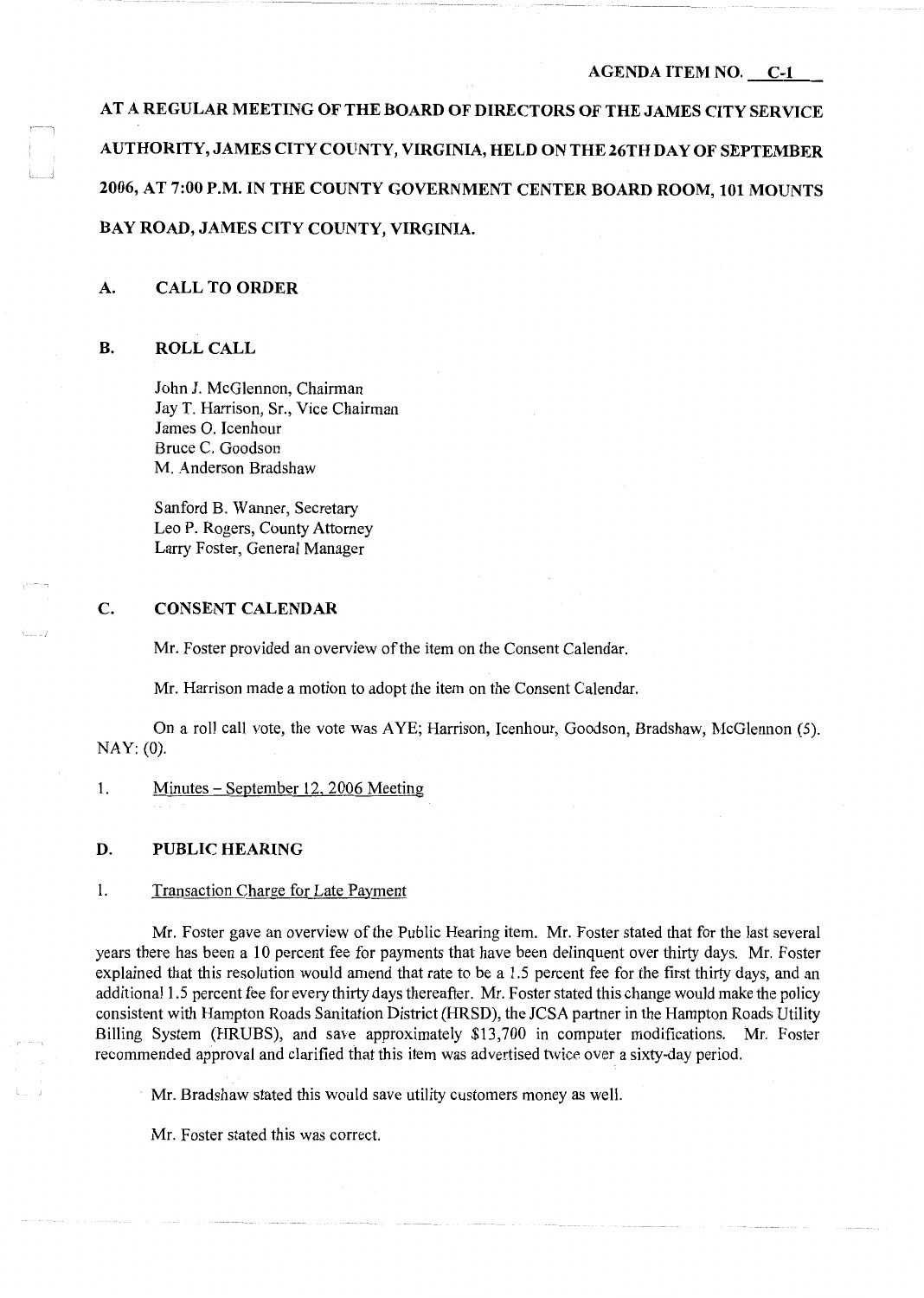Mr. McGlennon opened the Public Hearing.

As no one wished to speak to this matter, Mr. McGlennon closed the Public Hearing.

Mr. Goodson made a motion to adopt the resolution.

On a roll call vote, the vote was AYE; Harrison, Icenhour, Goodson, Bradshaw, McGlennon (5). NAY: (0).

#### **RESOLUTION**

## REGULATIONS GOVERNING UTILITY SERVICE-·

### TRANSACTION CHARGE FOR LATE PAYMENT

- WHEREAS, the Board of Directors of the James City Service Authority conducted a Public Hearing on September 26, 2006, for a proposed change of the transaction charge for late payment to the Regulations Governing Utility Service.
- NOW, THEREFORE, BE IT RESOLVED that the Board of Directors of the James City Service Authority, James City County, Virginia, hereby adopts change to Section 32, F. 2. as indicated below, which will become effective October 9, 2006.

Transaction charge for late payment. A transaction charge for late payment of 1.5 percent will be assessed on the balance due once the bill is delinquent and then every 30 days thereafter. The late charge will be added to a bill in the event the bill is not paid within 30 days following the date thereof.

BE IT FURTHER RESOLVED, that the proposed amendments be made part of this resolution.

Mr. Foster highlighted an award received by the Five Forks membrane treatment facility which was awarded by the American Membrane Technology Association. Mr. Foster explained the award recognized the facility as an exemplary operation for 5 million gallons reverse osmosis operations, the most prestigious award issued by the organization. Mr. Foster commented that this was the third award received for this facility.

# **E. BOARD REQUESTS AND DIRECTIVES**

Mr. McGlennon asked for a brief update on the SCADA system in relation to the water main break.

Mr. Foster stated that SCADA was an enormous tool in detecting the water main break; however, as the Service Authority consists of approximately 400 miles of water line, with 20 percent of the lines in remote, forested areas, the break was difficult to find. Mr. Foster stated the break was in one of these overgrown, forested areas and since the water from the break went into a natural drainage, area and into a BMP, it was harder to locate. Mr. Foster explained that in this process SCADA was a great tool, and the Service Authority knew what was happening and was able to isolate the break, but darkness impeded the search of a fairly large area.

--------~ - - ----------··-·---- \_\_\_\_\_\_\_\_ , \_\_\_ \_

----------------

i LJ